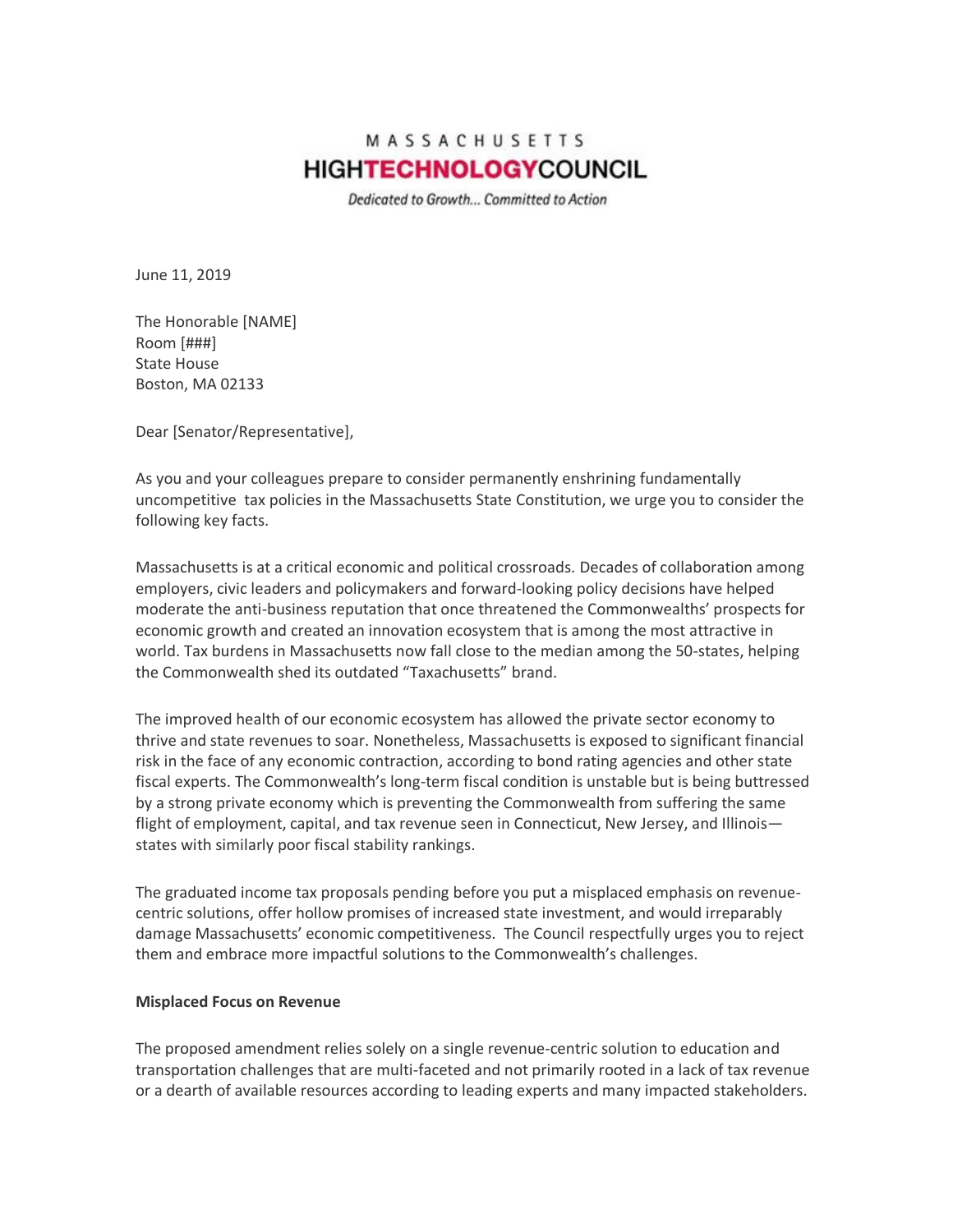State revenues are 50% higher than they were a decade ago and the state budget has doubled over the past 15 years. Massachusetts taxpayers already support the 6th highest *per capita* spending level in the country and the 7th highest level of spending on K-12 public schools.

The Commonwealth's commitment to coupling student assessment and educator accountability along with additional spending has paid dividends and proven to be a sound approach that we must continue to pursue as we redouble efforts to address lingering achievement gaps between and among socioeconomic and racial groups. Proposals that would simply provide a blank check to fund existing approaches or failed experiments would be both unwise counterproductive.

Similarly, Massachusetts is poised to invest nearly \$20 billion in transportation infrastructure over the next 5 years alone, fully funding improvements and expansions like South Coast Commuter Rail and the Green Line extension that will have positive impacts for generations. Transportation officials and experts from across the Commonwealth have repeatedly presented data to show the challenges they face in spending the funds already available to them and agree that the biggest barrier to systemic improvements is not financial resources but the barriers to innovation and project delivery capacity at public transportation agencies.

### **Hollow Promises of More Investment**

Even those who believe in the potential positive impacts of increased revenue and resources should have little faith that actual outcome will result. Supporters and proponents of the amendment have acknowledged publicly and under oath that there is no guarantee that additional revenues will be used to fund any increase in education or transportation spending. In 2018 proceedings before the Massachusetts Supreme Judicial Court, the Attorney General stated and conceded that the legislature would retain the ultimate discretion to level-fund or even reduce education or transportation spending as part of their annual budgeting process. In arguments before the SJC, the Attorney General's office explicitly agreed with Chief Justice Gants that the proposal "may or may not result in any increase in education or transportation or education spending."

## **Competitiveness: An Irreversible Step Backward for Massachusetts**

We see signs of strength all over eastern Massachusetts: construction cranes are a common site, there is a shortage of workers in almost every job category, out of state employers are showing up all the time to be close to our talented workforce, and our expanding private sector performance will likely generate a state budget surplus of close to \$1 billion when the current fiscal year closes in 3 weeks.

Contrast that with states that have embraced anti-competitive tax policies to strengthen their public finances and expand their economies have instead seen the opposite result materialize. For example, in just the past five years, global financial services giant AllianceBernstein; the \$60 billion real estate investment firm Starwood Capital; renowned auto manufacturer Mercedes Benz; and Cancer Treatment Centers of America--a national health care provider, have moved their headquarters from New York, Connecticut, New Jersey, and Illinois respectively. Each of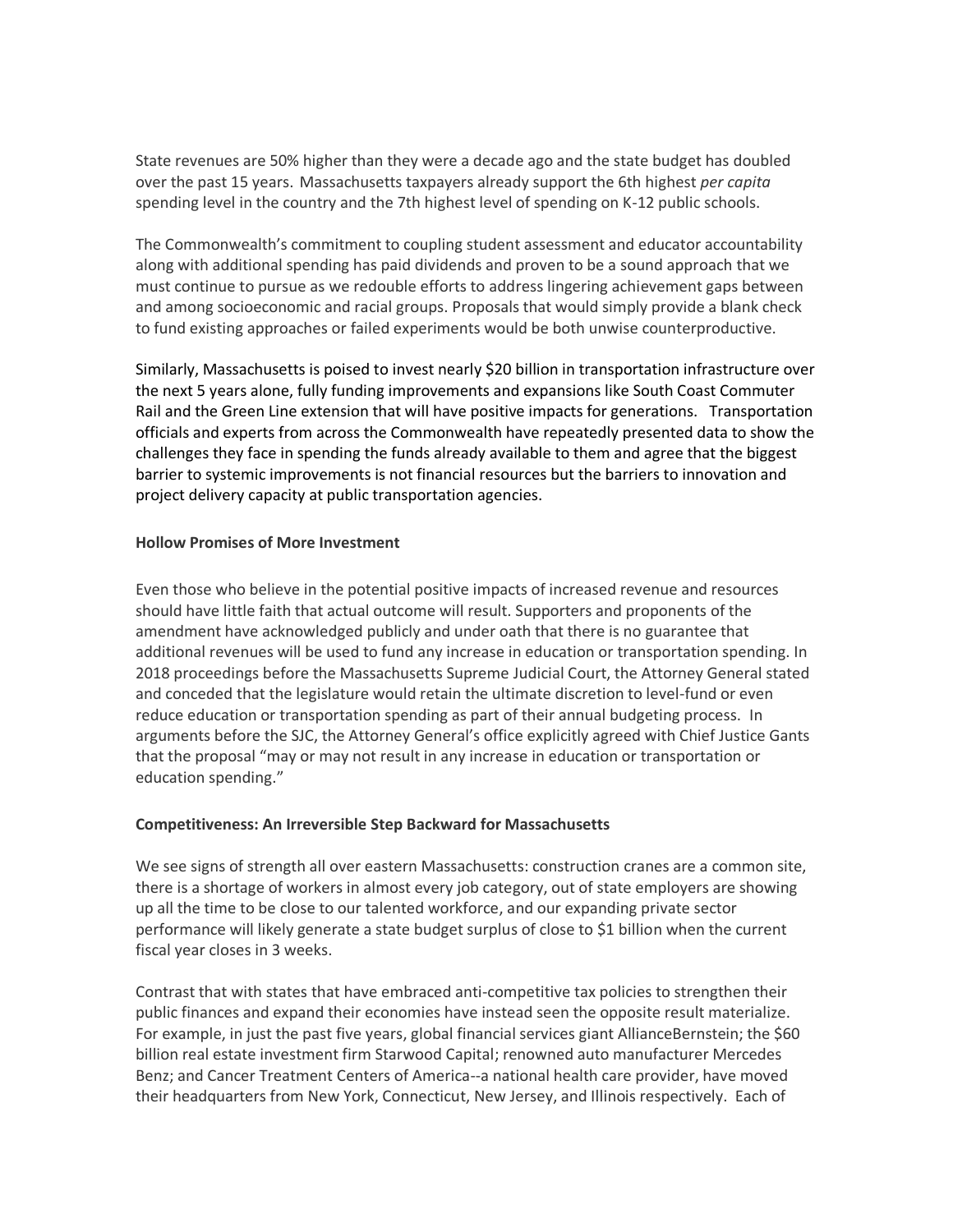these states ranks in the bottom 5 in the Council's 2019 MATTERS State Fiscal Stability Index, and each is among the 10 states with the highest state and local tax burden.

Where did these employers go? To Tennessee, Georgia and Florida. States that are among the top 15 in fiscal stability and that impose tax burdens that rank among the 10 least onerous.

These states and many others are turning away from "Millionaires Taxes" and other anticompetitive tax proposals that support state spending with overly-narrow and often volatile tax bases. Many in Massachusetts, however, continue to pursue tax policies that have clearly failed elsewhere and notwithstanding clear evidence that they are unwise and unnecessary here.

Even worse, the proposal's language- crafted, honed and message-tested by its proponents to mislead voters into supporting it- would also render this looming policy mistake nearly irreversible by permanently enshrining it in the state constitution, something no other state in the nation does.

## **Conclusion**

The Commonwealth's greatest opportunities do not lie in hollow promises to address revenue shortages that simply do not exist, but in:

- Avoiding anti-competitive policies that disrupt our economic momentum;
- Committing to state investments that have data-supported impact, efficiency and effectiveness with zero tolerance for waste and unnecessary barriers to innovation;
- Managing and expanding the success of our private sector employers and taxpayers;
- Broadening the reach of opportunities that flow from a growing economy; and
- Leveraging record state revenues to invest in key state priorities in innovative and accountable ways while addressing the long-term instability of the Commonwealth's fiscal foundation.

Adopting tax policies that have been a failure in other states in an effort to raise additional revenues for the state's general fund with no enforceable covenant or effective mechanism to ensure they are spent effectively or with accountability would plainly damage rather than improve the economic health of the Commonwealth.

The Council is committed instead to advancing real solutions to our shared challenges by addressing actual impediments identified by policymakers, job creators, and other impacted stakeholders including:

- Expanding and improving project planning and delivery capacity at transportation agencies;
- Enabling and enhancing the use of public-private partnerships to deliver state services and projects; and
- A \$1.1 billion, multi-year proposed increase in state investment and support for K-12 public schools, targeted towards the highest need students and schools.